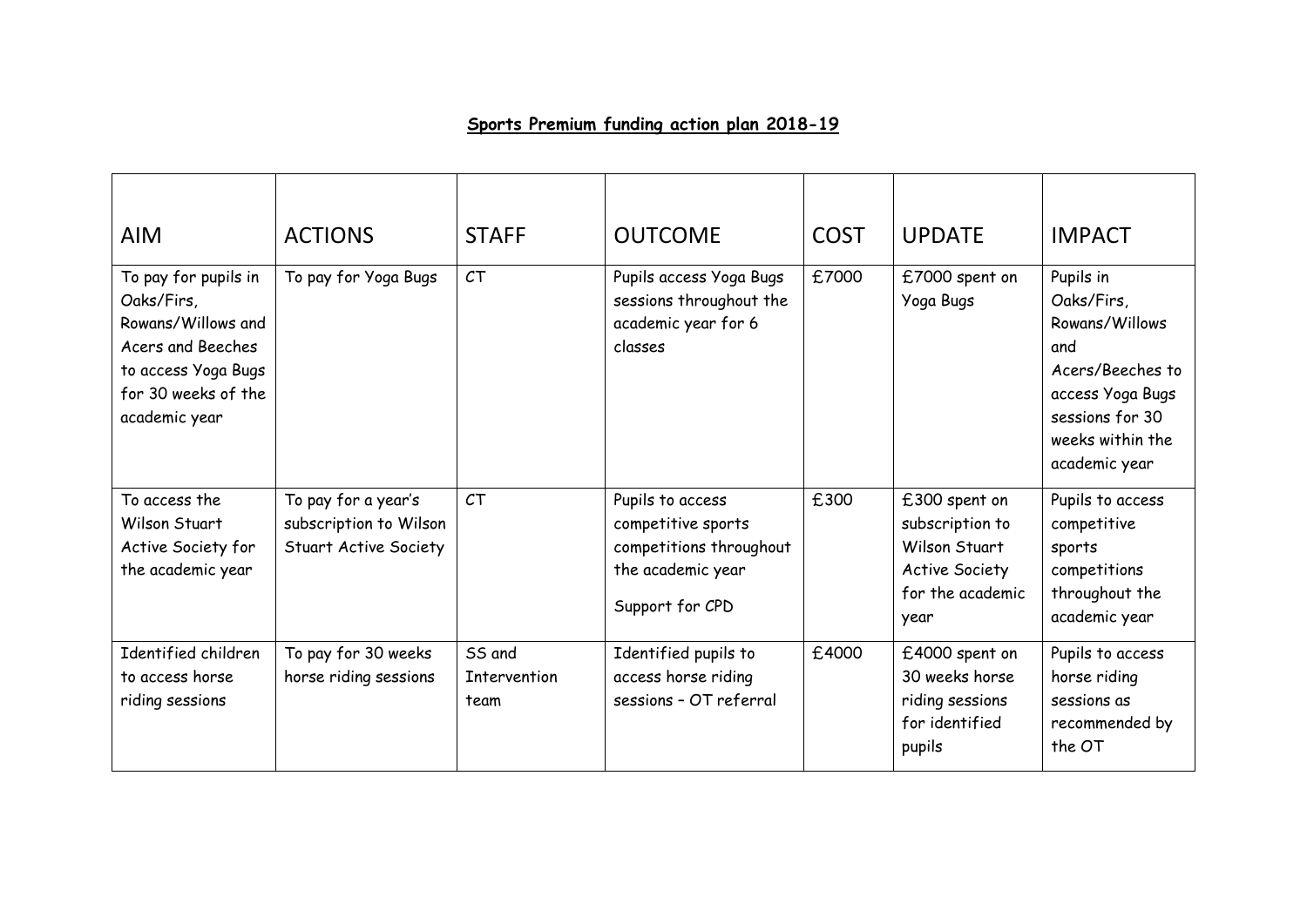| Staff cover for<br>above provision                                                                                                                                                                                                  | Staff cover to<br>transport and support<br>pupils horse riding<br>sessions at Gartmore<br><b>Riding School</b> | <b>Intervention</b><br>team                                   | Pupils to be transported<br>and assisted to access<br>horse riding sessions at<br>Gartmore Riding School           | £857.52 | £857.52 spent on<br>0.5 days for 24<br>weeks at £71.46                    | Cover provided<br>for staff to<br>ensure pupils are<br>supported  |
|-------------------------------------------------------------------------------------------------------------------------------------------------------------------------------------------------------------------------------------|----------------------------------------------------------------------------------------------------------------|---------------------------------------------------------------|--------------------------------------------------------------------------------------------------------------------|---------|---------------------------------------------------------------------------|-------------------------------------------------------------------|
| To access rock<br>climbing sessions at<br>Redpoint Climbing<br>Centre in<br>Birmingham - - OT<br>referral<br>Autumn term 1 & 2,<br>Spring term 1 & 2<br>and Summer term 1<br>& 2                                                    | To pay for sessions of<br>rock climbing for<br>identified children -<br>OT referral                            | Intervention<br>team                                          | To pay for rock climbing<br>sessions for identified<br>children                                                    | £2400   | £2400 spent on<br>rock climbing<br>sessions for<br>identified<br>children | Pupils have been<br>transported to<br>Redpoint Climbing<br>Centre |
| Pupils with an<br>identified social<br>need (self-esteem,<br>confidence) to<br>attend rock<br>climbing sessions at<br>Redpoint Climbing<br>Centre<br>Autumn term 1 & 2,<br>Spring term 1 & 2<br>and Summer term 1<br><b>&amp; 2</b> | To pay for sessions of<br>rock climbing for<br>identified children -<br>self-esteem and<br>confidence          | <b>Intervention</b><br>team plus a<br>member of class<br>team | To pay for rock climbing<br>sessions for identified<br>children in order to<br>develop self-esteem &<br>confidence | £2400   | £2400 spent on<br>rock climbing<br>sessions for<br>identified<br>children | Pupils have been<br>transported to<br>Redpoint Climbing<br>Centre |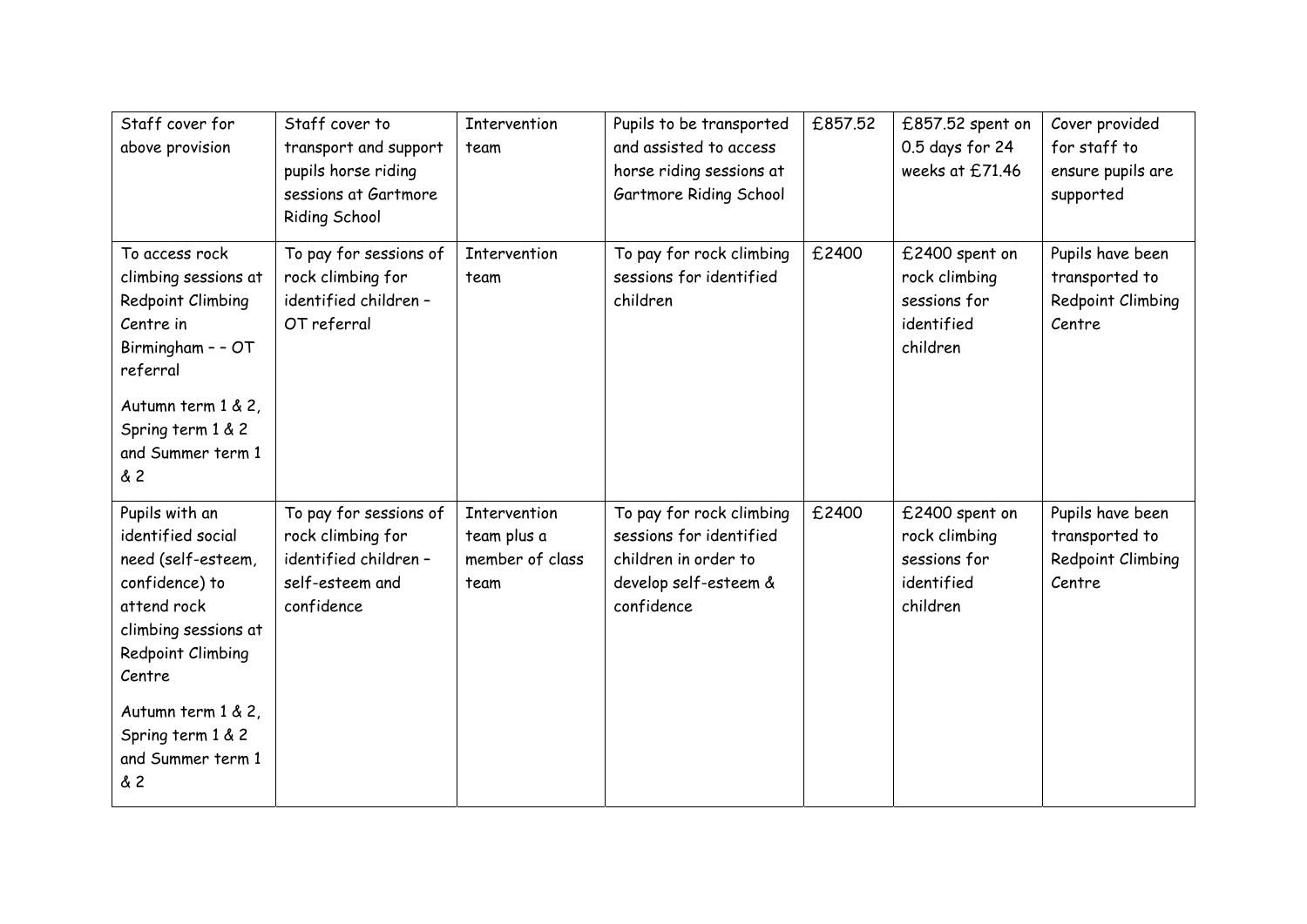| Transport to all<br>Sports Premium<br>activities                              | Pupils to be<br>transported to all<br>Sports Premium<br>activities                                   | <b>Intervention</b><br>team                  | Pupils to all Sports<br>Premium activities                                                                                 | £3500    | £3500                                                                                                                        | Pupils have been<br>transported to all<br>Sports Premium<br>activities             |
|-------------------------------------------------------------------------------|------------------------------------------------------------------------------------------------------|----------------------------------------------|----------------------------------------------------------------------------------------------------------------------------|----------|------------------------------------------------------------------------------------------------------------------------------|------------------------------------------------------------------------------------|
| To access the<br>Aston Villa Special<br>Schools League                        | To pay to access the<br>Aston Villa Special<br>School League                                         | JM/CT                                        | Pupils to attend the<br>Aston Villa Special<br>School League                                                               | £50      | £50 per year                                                                                                                 | Children can<br>access the Aston<br>Villa Special<br>Schools League                |
| Staff cover for<br>above provision -<br><b>Aston Villa</b>                    | Staff cover to<br>support pupils access<br>to the Special Schools<br>League                          | CT/JM/JS                                     | Pupils to be transported<br>and assisted to access<br>the Special Schools<br>League at the Aston<br>Villa Training Academy | £1379.77 | £1379.77 spent<br>on 6 full days and<br>18 0.5 days cover<br>$-JM$                                                           | Cover provided<br>for staff to<br>ensure pupils are<br>supported                   |
| Staffing cover for<br>hydrotherapy<br>sessions                                | Staff cover to<br>support identified<br>pupil/s access to<br>hydrotherapy pool at<br>Beaufort school | CT/JS and class<br>team/intervention<br>team | Identified pupil/s and<br>appropriate staffing to<br>access the hydrotherapy<br>pool at Beaufort School                    | £786.06  | £786.06 spent on<br>2 support staff<br>for 0.5 days over<br>11 weeks                                                         | Cover provided<br>for staff to<br>ensure identified<br>pupil/s is<br>supported     |
| Staffing cover for<br>above provision -<br>school cover for<br>above staffing | Staff cover in school<br>to enable support<br>staff to attend<br>hydrotherapy sessions               | CT/JS and class<br>team/intervention<br>team | Staffing cover in school                                                                                                   | £393.03  | £393.03 spent on<br>school cover to<br>enable staff to<br>attend<br>hydrotherapy<br>sessions with<br>identified<br>child/ren | Staff cover in<br>school to enable<br>staff to support<br>hydrotherapy<br>sessions |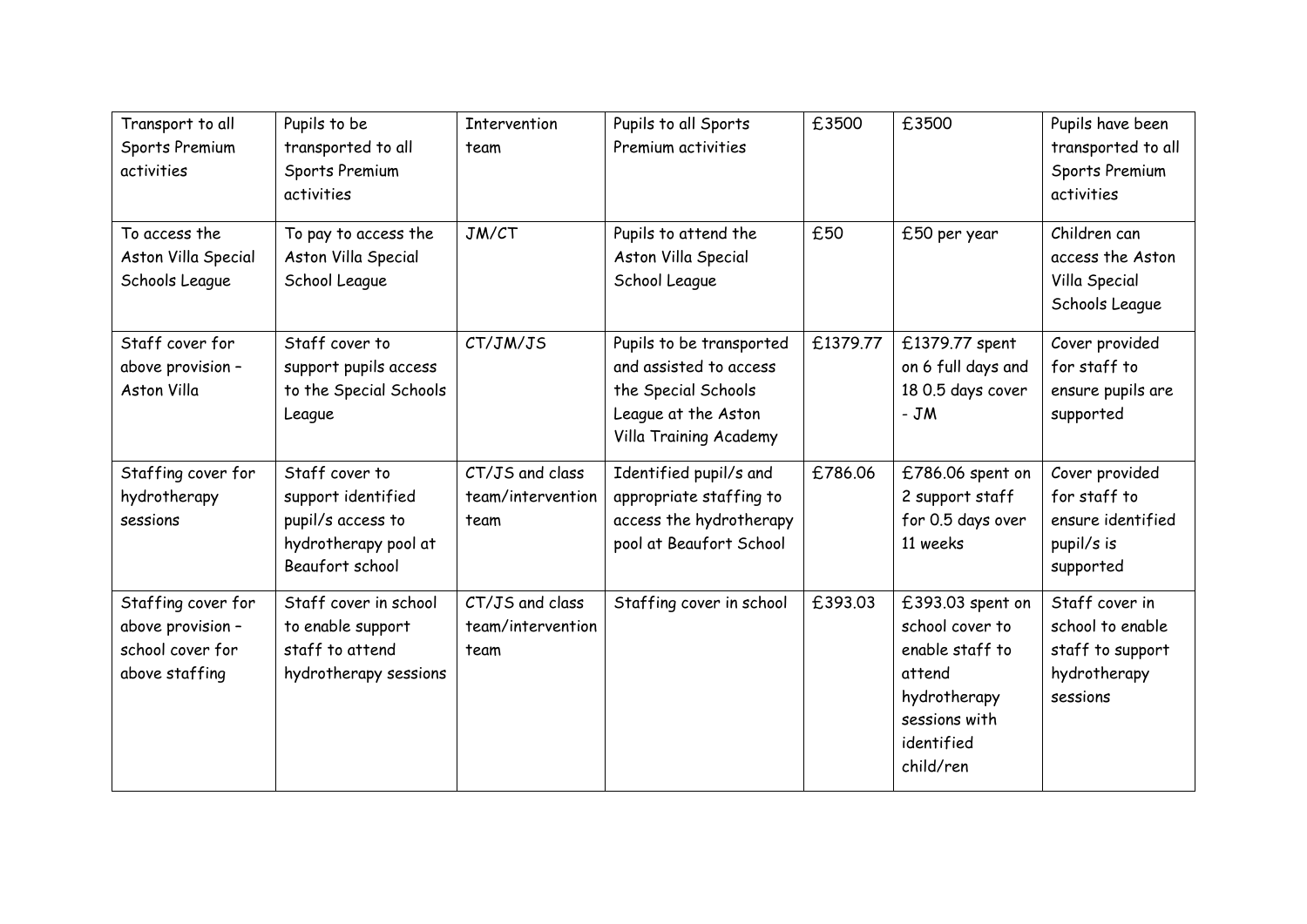| Staff training for<br>minibus -<br>wheelchair access<br>for identified pupil<br>to access<br>hydrotherapy<br>sessions | Training for minibus          | Beaufort - Gary | Langley staff to access<br>minibus for identified<br>child's hydrotherapy<br>sessions | £200   | £200 spent on<br>training         | Receive training<br>to access minibus<br>for wheelchairs |
|-----------------------------------------------------------------------------------------------------------------------|-------------------------------|-----------------|---------------------------------------------------------------------------------------|--------|-----------------------------------|----------------------------------------------------------|
| Staffing for PE<br>sports analysis                                                                                    | Analysis of Sports<br>premium | CT              | Sports premium analysis<br>undertaken                                                 | £93.12 | £93.12 spent on<br>0.5 days cover | Analysis of Sports<br>Premium<br>undertaken              |
| Staffing for PE<br>sports analysis                                                                                    | Analysis of Sports<br>premium | LH              | Sports premium analysis<br>undertaken                                                 | £86.48 | £86.48 spent on<br>0.5 days cover | Analysis of Sports<br>Premium<br>undertaken              |
| To pay for<br>Balanceability<br>training                                                                              |                               | CT/DL           |                                                                                       |        |                                   |                                                          |
| To pay for<br>Balanceability bikes                                                                                    |                               |                 |                                                                                       |        |                                   |                                                          |